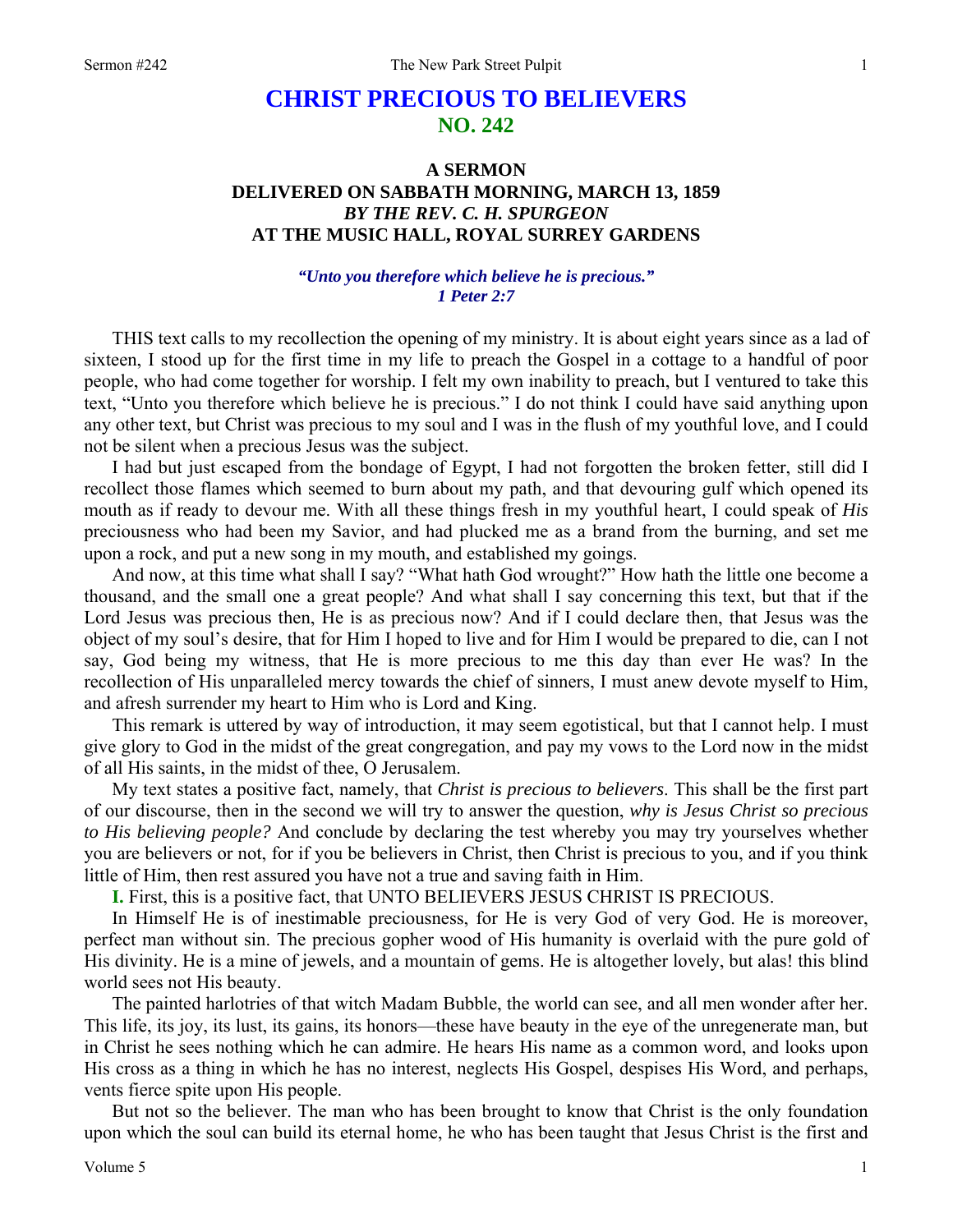the last, the Alpha and the Omega, the Author and the Finisher of faith, thinks not lightly of Christ. He calls Him all his salvation and all his desire, the only glorious and lovely One.

Now, this is a fact which has been proved in all ages of the world. Look at the beginning of Christ's appearance upon earth. Nay, we might go farther back and mark how Christ was precious in prospect to those who lived before His incarnation, but I say, since He has come into the world, what abundant proofs have we that He is precious to His people! There were men found who were not unwilling to part with houses, and lands, and wife, and children, and country, and reputation, and honor, and wealth, nay, with life itself, for Christ's sake.

Such was the charm that Christ had for ancient Christians, that if they must renounce their patrimony and their earthly wealth for His sake, they did it cheerfully and without a murmur. Nay, they could say that what things were gain they counted but loss for Christ's sake, and did esteem them but as dross and dung if they could win Christ and be found in Him.

We talk lightly of these things, but these were no mean sacrifices, for a man to leave the partner of his bosom, to be despised by her who ought to honor him, to be spit upon by his own children, to be driven out by his countrymen, and have his name mentioned as a hissing, and a reproach, and a byword, this is no easy matter to bear, and yet, the Christians in the first ages took up this cross, and not only carried it patiently, but carried it joyfully, rejoicing in tribulations, if those tribulations fell upon them for Christ's sake and the Gospel.

Nay, more than this, Satan has been permitted to put forth his hand and touch Christ's people, not only in their goods and in their families, but in their bone and in their flesh. And mark how Christ's disciples have reckoned nothing to be a loss, so that they might win Christ. Stretched upon the rack, their strained nerves have only made them sing the louder, as though they were harp strings, only put in tune when they were drawn out to their extreme length.

They have been tortured with hot irons and with the pincers, their backs have been ploughed with scourges, but when have you found any of the true followers of Christ flinch in the hour of pain? They have borne all this and challenged their persecutors to do more, and invent fresh arts and devices, fresh cruelties, and try them.

Christ was so precious, that all the pain of the body could not make them deny Him, and when at last they have been taken forth to a shameful death—let the axe and the block, let the cross of crucifixion, let the spear, let the fire and the stake, let the wild horse and the desert testify that the believer has always been a man who would suffer all this and vastly more, but who would never renounce their confidence in Christ.

Look at Polycarp before the lions, when he is brought into the midst of the assembly, and it is demanded of him that he will deny his God. Thousands of savage eyes look down upon him, and there he stands, a feeble man alone in the arena, but he tells them that "he has known his Lord these many years and he never did Him a displeasure, and he will not deny Him at the last." "To the lions!" they cry, "to the lions!" and the lions rush upon him, and he is speedily devoured, but all this he would have borne at the mouths of a thousand lions if he had a thousand lives, rather than he would have thought anything amiss against the majesty of Jesus of Nazareth.

The whole history of the ancient church of Christ, proves that Jesus has been an object of His peoples' highest veneration, that they set nothing in rivalry with Him, but cheerfully and readily, without a murmur, or a thought, gave up all for Jesus Christ and rejoiced to do so.

And this is just as true today as it was then. If tomorrow the stake could be set in Smithfield, Christian people are prepared to be fuel for the flame. If once more the block were fixed on Tower Hill, and the axe were brought forth from its hiding place, the heads of Christ's people would be cheerfully given, if they might but crown the head of Jesus and vindicate His cause.

Those who declare that the ancient valor of the church is departed, know not what they say. The professing church may have lost its masculine vigor, the professors of this day may be but effeminate dwarfs, the offspring of glorious fathers, but the true church, the elect out of the professing church, the

2

2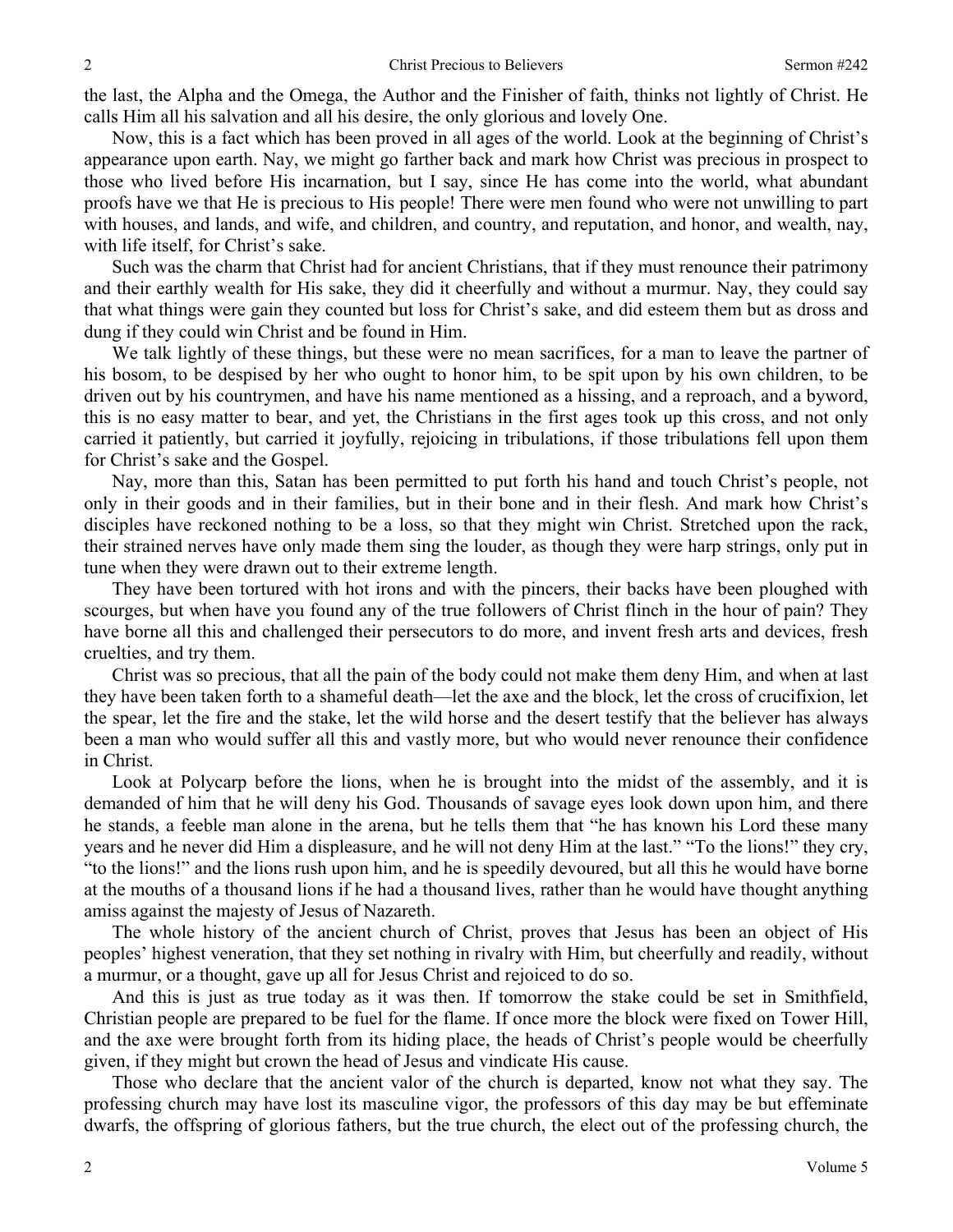remnant whom God has chosen, are as much in love with Jesus as His saints of yore, and are as ready to suffer and to die.

We challenge hell and its incarnate representative, old Rome herself, let her build her dungeons, let her revive her inquisitions, let her once more get power in the state to cut, and mangle, and burn, we are still able to possess our souls in patience. We sometimes feel it were a good thing if persecuting days should come again, to try the church once more, and drive away her chaff, and make her like a goodly heap of wheat, all pure and clean. The rotten branches of the forest may tremble at the hurricane, for they shall be swept away, but those that have sap within them tremble not.

Our roots are intertwisted with the Rock of Ages, and the sap of Christ flows within us and we are branches of the living vine, and nothing shall sever us from Him. We know that not persecution, nor famine, nor nakedness, nor peril, nor sword, shall divide us from the love of Christ, for in all these things we shall be as the church has been, more than conquerors through Him who loved us.

Does anyone think that I exaggerate? Mark then, if what I have said be not true, then Christ has no church at all, for the church that is not prepared to suffer, and bleed, and die for Christ, is not Christ's church. For what does He say? "He that loveth father and mother more than me is not worthy of me; and he that taketh not his cross, and followeth after me, is not worthy of me"—St. Matt 10:37-38.

Albeit that Christ may not put us fully to the test, yet if we be true, we must be ready for the ordeal, and if we be sincere, though we may tremble at the thought of it, we shall not tremble in the endurance of it. Many a man who says in his heart, "I have not a martyr's faith," has really that noble virtue, and let him but once come to the push, and the world shall see the grace that has been hidden, rising like a giant from his slumbers. The faith which endures the relaxing of the world's sunshine, would endure the cutting frost of the world's persecution. We need not fear, if we be true today, we shall be true always.

This is not mere fiction, many are the proofs that Christ is still precious. Shall I tell you of the silent sufferers for Christ, who at this day suffer a martyrdom of which we hear not, but which is true and real?

How many a young girl there is who follows Christ in the midst of an ungodly family, her father upbraids her, laughs at her, makes a scoff of her holiness, and pierces her through the heart with his sarcasm! Her brothers and her sisters call her, "Puritan," "Methodist," and the like, and she is annoyed day by day with what the apostle calls, "Trial of cruel mockings." But she bears all this, and though the tear is sometimes forced by it from her eye, yet though she should weep blood she would "resist unto blood, striving against sin."

These sufferers are unrecorded, they are not put into a Book of Martyrs. We have no Fox to write their martyrology, they have not the flesh-contenting knowledge that they shall be publicly honored, but they suffer alone and unheard of, still praying for those who laugh at them, bowing themselves before God on their knees in agony, not on account of the persecution, but in agony of soul for the persecutors, themselves, that they may be saved.

How many there are of such young men in workshops, employed in large establishments, who bend their knee at night by the bedside in a large room where there are many scoffers. Some of us have known this in our youthful days, and have had to endure it, but Christ is precious to the silent sufferings of His people, these unhonored martyrdoms prove that His church has not ceased to love Him, nor to esteem Him precious.

How many there are too—how many thousands of unseen and unknown laborers for Christ, whose names cannot be here declared. They toil from morning till night all through the week, and the Sabbath day should be a day of rest to them, but they work more on the Sabbath than on any other day. They are visiting the beds of the sick, their feet are weary and nature says rest, but they go into the lowest dens and haunts of the city to speak to the ignorant, and endeavor to spread the name and honor of Jesus where it has not been known. There are many such who are working hard for Christ, though the church scarce knows of it.

And how many too, there are who prove that they love Christ by the continual liberality of their offerings. Many are the poor people I have discovered, who have denied themselves of this and that,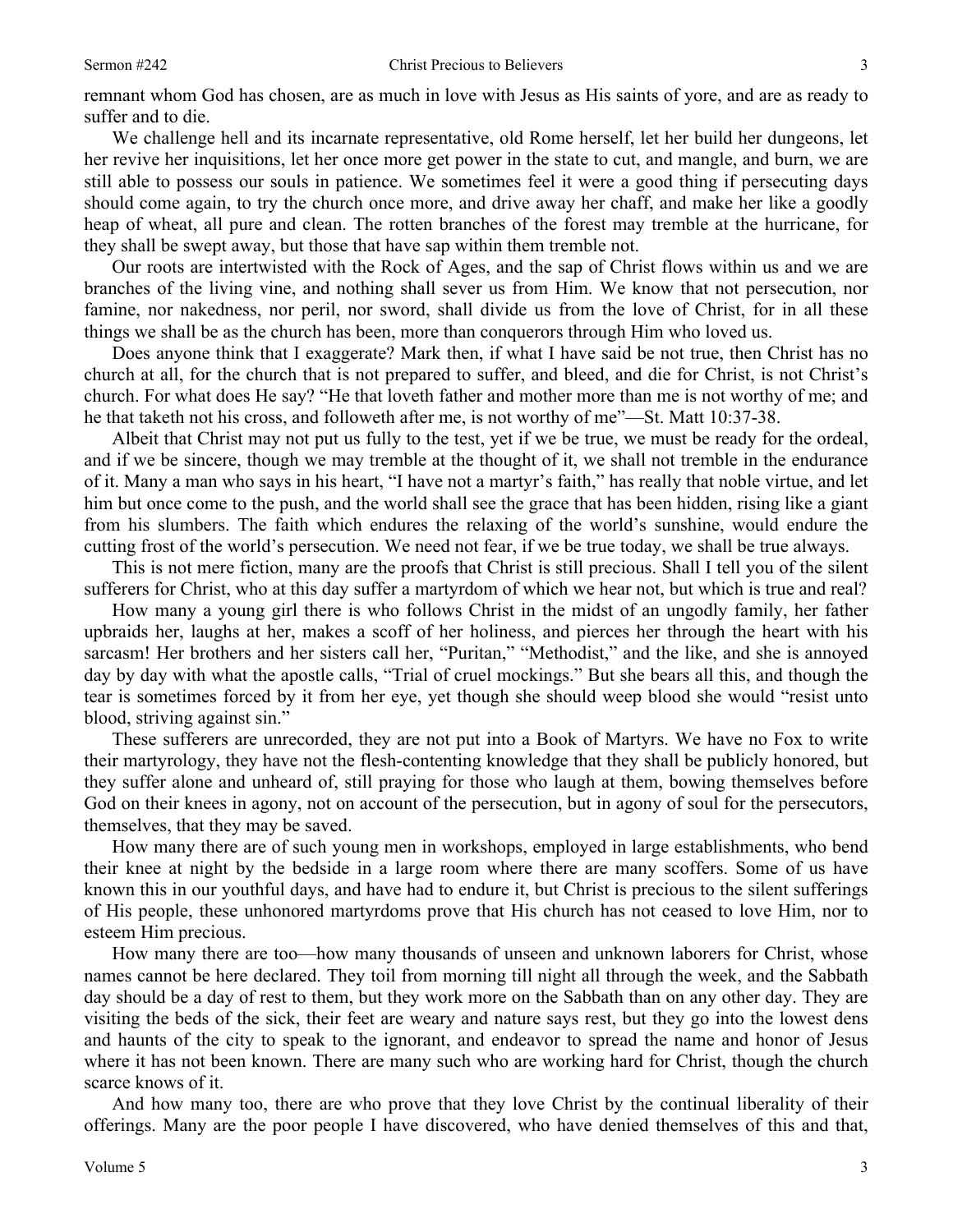because they would serve Christ's cause. And many there are too—every now and then we find them out—in the middle ranks of society, who give a hundred times as much to the cause of Christ as many of the rich and wealthy, and if you knew to what little trials they are put, to what shifts they are driven in order to serve Christ, you would say, "The man that can do this proves clearly that Christ is precious to him."

And mark this, the reason why the church is not more laborious, not more generous in its gifts to the offertory of the Savior, is just this, because the church of the day is not the church of Christ in its mass and bulk. There is a church of Christ within it, but the visible church, as it stands before you, is not to be considered the church of Christ, we must pass it through the fire, and bring the third part through the flame, for this is the day when the dross is mingled with gold. How has the much fine gold become dim, how has the glory departed. Zion is under a cloud.

But mark, though you see it not, there is a church, a hidden church, an unmoving center amidst the growing of profession, there is a life within this outward fungus of a growing Christianity, there is a life that is within, and to that hidden host, that chosen company, Christ is precious—they are proving it every day by their patient sufferings, by their laborious efforts, by their constant offerings to the church of Christ. "Unto you therefore which believe he is precious."

I will tell you one thing that proves—proves to a demonstration, that Christ is still precious to His people, and it is this—send one of Christ's people to hear the most noted preacher of the age, whoever that may be, he preaches a very learned sermon, very fine and magnificent, but there is not a word about Christ in that sermon. Suppose that to be the case, and the Christian will go out and say, "I did not care a farthing for that man's discourse." Why? '"Because they have taken away my Lord, and I know not where they have laid him.' I heard nothing about Christ."

Send that man on the Sabbath morning to hear some hedge and ditch preacher, someone who cuts the king's English about never so badly, but who preaches Jesus Christ—you will see the tears rolling down that man's face, and when he comes out he will say, "I do not like that man's bad grammar, I do not like the many mistakes he has made, but oh! it has done my heart good, for he spoke about Christ." That, after all, is the main thing for the Christian, he wants to hear about his Lord and if he hears Him magnified he will overlook a hundred faults.

In fact, you will find that Christians are all agreed, that the best sermon is that which is fullest of Christ. They never like to hear a sermon unless there is something of Christ in it.

A Welsh minister who was preaching last Sabbath at the chapel of my dear brother, Jonathan George, was saying that Christ was the sum and substance of the Gospel, and he broke out into this story—A young man had been preaching in the presence of a venerable divine, and after he had done he went to the old minister and said, "What did you think of my sermon?" "A very poor sermon indeed," said he. "A poor sermon?" said the young man, "it took me a long time to study it." "Ay, no doubt of it." "Why did you not think my explanation of the text a very good one?" "Oh yes," said the old preacher, "very good indeed." "Well then, why do you say it is a poor sermon? Didn't you think the metaphors were appropriate and the arguments conclusive?" "Yes, they were very good as far as that goes, but still it was a very poor sermon." "Will you tell me why you think it a poor sermon?" "Because," said he, "there was no Christ in it." "Well," said the young man, "Christ was not in the text, we are not to be preaching Christ always, we must preach what is in the text."

So the old man said, "Don't you know young man that from every town, and every village, and every little hamlet in England, wherever it may be, there is a road to London?" "Yes," said the young man. "Ah!" said the old divine, "and so from every text in Scripture, there is a road to the metropolis of the Scriptures that is Christ. And my dear brother, your business is when you get to a text, to say, 'Now what is the road to Christ?' and then preach a sermon, running along the road towards the great metropolis—Christ. And," said he "I have never yet found a text that had not a road to Christ in it, and if I ever do find one that has not a road to Christ in it, I will make one, I will go over hedge and ditch but I would get at my Master, for the sermon cannot do any good unless there is a savor of Christ in it."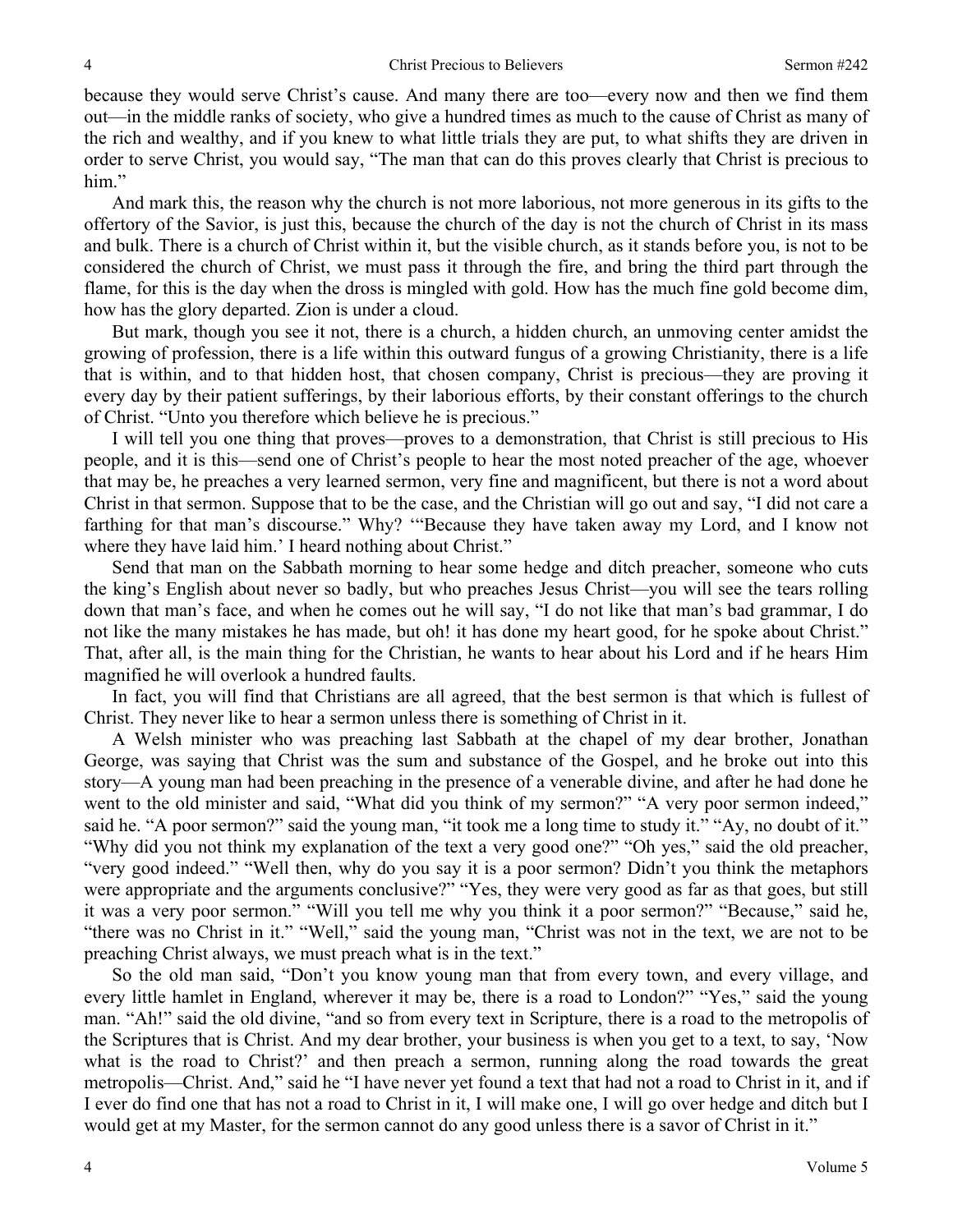Now since you say amen to that, and declare that what you want to hear is Jesus Christ, the text is proved—"Unto you therefore which believe he is precious."

But if you want to try this again and prove it, go and see some of our sick and dying friends, go and talk to them about the Reform Bill, and they will look you in the face and say, "Oh, I am going from this time-state, it is a very small matter to me whether the Reform Bill will be carried or not." You will not find them much interested in that matter. Well then, sit down and talk to them about the weather, and how the crops are getting on—"Well, it is a good prospect for wheat this year." They will say, "Ah, my harvest is ripening in glory."

Introduce the most interesting topic you can, and a believer who is lying on the verge of eternity, will find nothing precious in it, but sit down by the bedside of this man, and he may be very near gone, almost unconscious, and begin to talk about Jesus—mention that precious soul-reviving, soulstrengthening name Jesus, and you will see his eye glisten, and the blanched cheek will be flushed once more—"Ah," he will say, "Precious Jesus, that is the name which calms my fears, and bids my sorrows cease."

You will see that you have given the man a strong tonic, and that his whole frame is braced up for the moment. Even when he dies, the thought of Jesus Christ and the prospect of seeing Him shall make him living in the midst of death, strong in the midst of weakness, and fearless in the midst of trembling. And this proves, by the experience of God's people, that with those who believe in Him, Christ is and ever must be a precious Christ.

## **II.** The second thing is WHY IS CHRIST PRECIOUS TO THE BELIEVER?

I observe—and I shall run over the particulars very briefly, though they would be worthy of a long, long sermon—Jesus Christ is precious to the believer because He is intrinsically precious. But here let me take you through an exercise in grammar, here is an adjective, let us go through it. He is precious *positively,* He is more precious than anything *comparatively,* He is most precious of all things, and most precious even if all things were rolled into one and put into competition with Him, He is thus precious *superlatively*.

Now, there are few things you can thus deal with. You say a man is a good man, he is good positively, and you say he is a great deal better than many other people, he is good comparatively, but you can never truly say to any man that he is good superlatively, because even there he would still be found short of perfection. But Christ is good positively, comparatively, and superlatively.

**1.** Is he not good *positively?* Election is a good thing, to be chosen of God and precious, but we are elect in Christ Jesus. Adoption is a good thing, to be adopted into the family of God is a good thing—ah, but we are adopted in Christ Jesus and made joint-heirs with Him. Pardon is a good thing—who will not say so?—ay, but we are pardoned through the precious blood of Jesus. Justification—is not that a noble thing, to be robed about with a perfect righteousness?—ay, but we are justified in Jesus. To be preserved—is not that a precious thing?—ay, but we are preserved in Christ Jesus, and kept by His power even to the end. Perfection—who shall say that this is not precious? Well, but we are perfect in Christ Jesus. Resurrection, is not that glorious? We are risen with Him. To ascend up on high, is not that precious? But He has raised us up and made us sit together with Him in heavenly places in Jesus Christ—so that Christ must be good positively, for He is all the best things in one. And if all these be good, surely *He* must be good in whom, and by whom, and to whom, and through whom, are all these precious things.

But Christ is good *comparatively*. Bring anything here and compare with Him. One of the brightest jewels we can have is liberty. If I be not free, let me die. Put the halter to my neck but put not the fetter to my wrist—a free man I must be while I live. Will not the patriot say that he would give his blood to buy liberty, and think it a cheap price?

Ay, but put liberty side by side with Christ, and I would wear the fetter for Christ and rejoice in the chain. The apostle Paul himself could say, ''I would that ye were altogether such as I am"—and he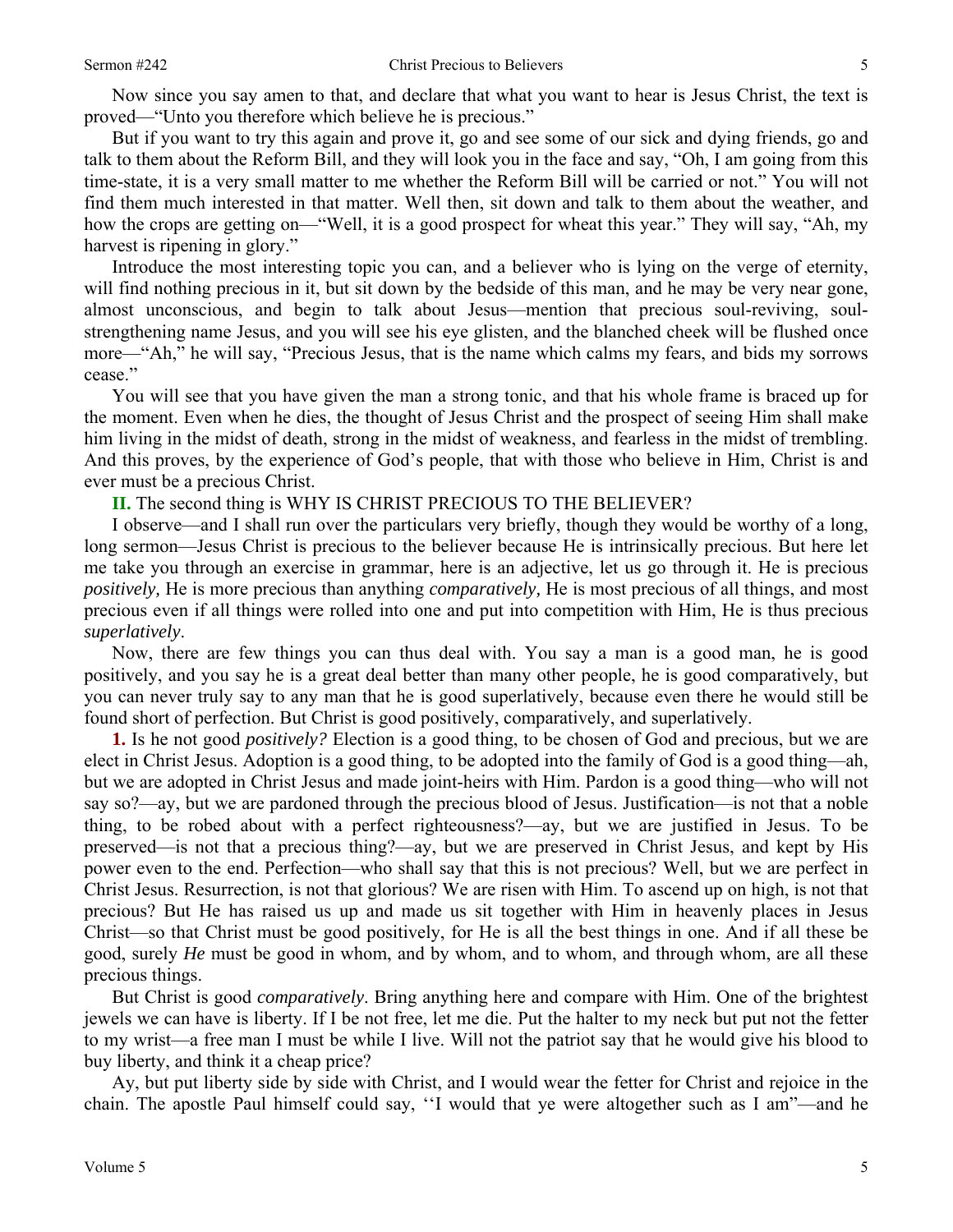might add, "except these bonds," but though he excepted bonds for others, he did not except them for himself, for he rejoiced in the chain and counted it a mark of honor.

Besides liberty, what a precious thing is life! "Skin for skin, yea, all that a man hath, will he give for his life." But let a Christian—a true Christian, once have the choice between life and Christ—"No," says he, "I can die, but I cannot deny; I can burn, but I cannot turn. I confess Christ and perish in the flame, but I cannot deny Christ, even though you exalt me to a throne." There would be no choice between the two. And then whatever earthly good there may be in comparison with Christ, the believer's testimony goes to prove that Christ is precious comparatively, for there is nothing that can be matched with Him.

And then to go higher still—Christ is good *superlatively*. The superlative of all things is heaven, and if it could be possible to put Christ in competition with heaven, the Christian would not stop a moment in his choice, he would sooner be on earth with Christ than be in heaven without Him. Nay, I do not know whether he would not go almost as far as Rutherford who said, "Lord, I would sooner be in hell with Thee than in heaven without Thee, for if I were in heaven without Thee it would be a hell to me, and if I were in hell with Thee it would be a heaven to me." We may put it so, and every Christian will subscribe to it.

Now, come you messengers of the world and take on your shoulders all its treasures. Caesar, pour out your gold in one glittering pile; Caesar, lay down your honors here in one gaudy heap; here, Tiberius, bring all the joys of Capri's lust and vice; Solomon, bring here all the treasures of wisdom; Alexander, bring all your triumphs; Napoleon, bring your wide-spread empire and your fame, put them all here, all that earth calls good, and now come, Thou bleeding Lamb of God, Thou marred and matchless Savior, come here and tread these beneath Thy feet, for what are all these compared with Thee? I pour contempt on them all.

Now am I dead to all the world, and all the world is dead to me. The whole realm of nature is small in comparison with Thee, as a drop in the bucket when compared with a boundless ocean. Jesus Christ, then, is precious superlatively.

**2.** What more can we say? Still to answer this question again, why is Christ precious to the believer more than to any other man? What is it the believer's *want* that makes Christ precious to him?

We have been having a small shower of rain lately, and I dare say there are very few of you who felt grateful for it, since it gave you a little wetting coming here. But suppose that shower of rain could have fallen on the desert of Arabia, what a precious thing it would have been. Yes, every raindrop would have been worth a pearl, and as for the shower, though it had rained gold dust, the rich deposit would not have been comparable to the flood when it descended from on high. But what is the reason that water is so precious there? Simply because it is so rare.

Suppose I am in England, there is abundance of water and I cannot sell it, water is so common, and therefore so cheap. But put a man in the desert and let the water-skin be dried up, let him come to the well wherein he expected to find water and it has failed him, can you not conceive that that small drop of water might be worth a king's ransom? Nay, that a man might hoard it up, and conceal it from all his comrades, because on that small drop of water depended his life? The way to prize water is to value it with a tongue like a firebrand, and with a mouth like an oven. Then can I estimate its value when I know the want.

So with Christ. The worldling does not care for Christ because he has never hungered and thirsted after Him, but the Christian is athirst for Christ, he is in a dry and thirsty land where no water is, and his heart and his flesh pant after God, yea for the living God, and as the thirsty soul dying, cries out water, water, water, so the Christian cries out Christ, Christ, Christ! This is the one thing needful for me, and if I have it not, this thirst will destroy me.

Mark too, that the believer may be found in many aspects, and you will always find that his needs will endear Christ to him. Here is a man about to be tried for his life. Before he had committed the wrong he used to say, "Lawyers, attorneys, pleaders, away with them, what is the good of them?" Now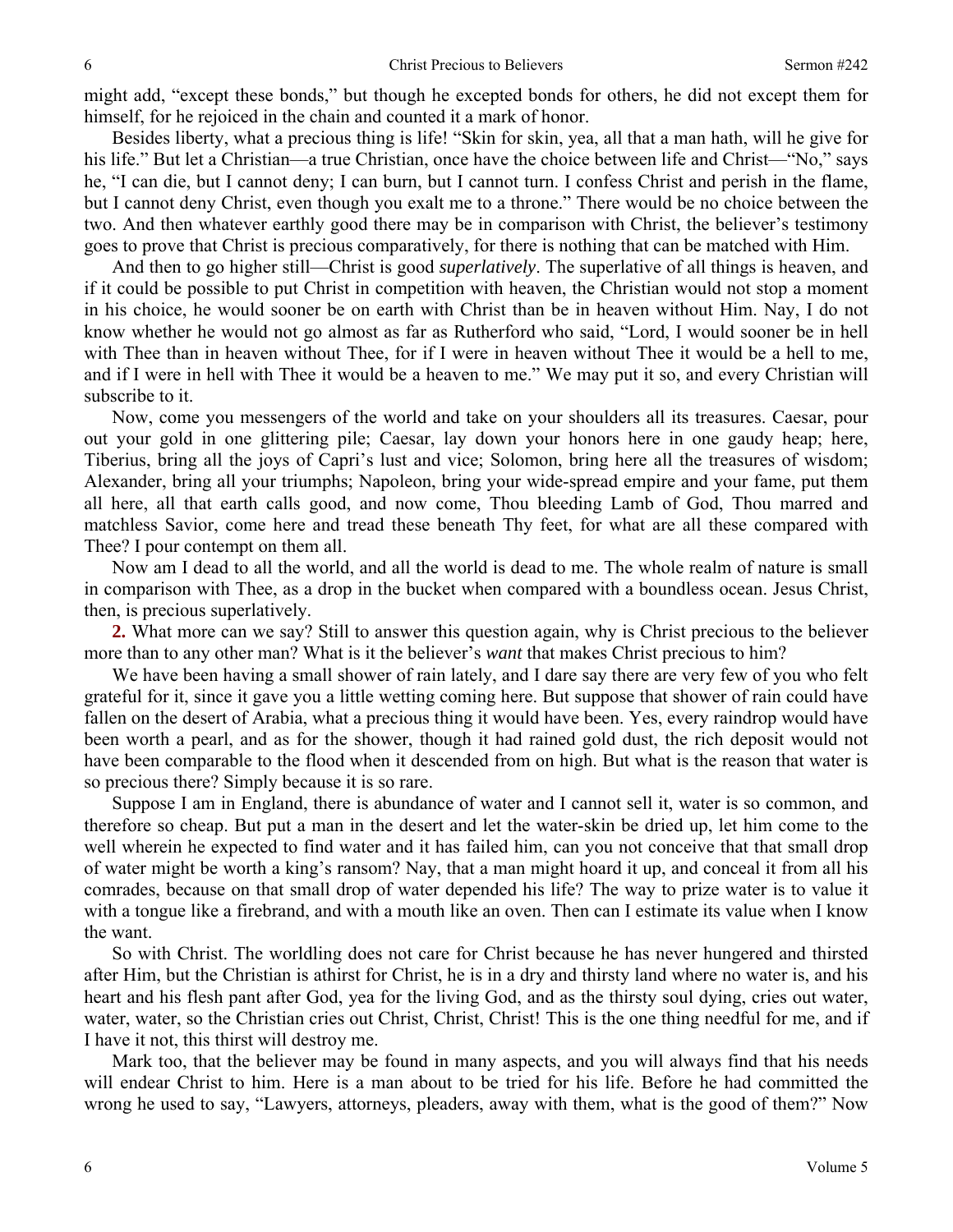he has got into prison he thinks very differently. He says, "I wish I could get a good special pleader to plead my cause," and he runs over the roll to see the best man to plead for him.

At last he says, "Here is a man, if he could plead my cause I might hope to escape, but I have no money with which to engage him," and he says to his wife—"Wife, we must sell our house," or "We must get money somehow, for I am on trial for my life, and I must have an advocate." And what will not a woman do to get an advocate for her husband? Why, she will pledge the last rag she has to get one.

Now, does not the believer feel himself to be in just such a position? He is a poor sinner on trial for his life, and he wants an advocate, and every time he looks on Christ pleading his cause before the Father's throne, he says, "O what a precious Christ He is to a poor sin-destroyed sinner, for He pleads his cause before the throne."

But suppose another case, that of a man drawn for a soldier. In such times men always look out for substitutes. I remember when the ballot was coming for the militia, how every man joined a substitute club in order that if he were drawn he might not go himself.

Now suppose a man had been drawn, how valuable would a substitute been—for no man in his senses likes to be food for powder—he would rather a man without brains go and do such work as that, but as for him, he estimates himself at too high a price. But suppose he is not only drawn for a soldier, but condemned to die. See yon poor wretch coming up the gallows stairs, someone whispers to him, "What would you give for a substitute now? What would you give for someone to come and bear this punishment?" See his eye rolls madness at the thought. "A substitute," says he, "I could not buy one for the whole world. Who would be a substitute for me, to swing into eternity amidst the yelling of a crowd?"

But suppose—and we are only supposing what has actually occurred—suppose this man saw not only the gallows and the drop, but hell fire before him, and it were said to him, "You must burn in that forever unless you find a substitute," would not that be a precious one?

Now mark, that is just our position. The Christian feels that hell is before him, if it were not that he has a glorious substitute. Jesus came forward and said, "I will bear that punishment, pour hell on Me, My Father let Me drink damnation dry," and He did it, He endured all those pains, or an equivalent for them, He suffered in the rebel's stead, and now, through Him the Substitute, we are absolved and free. Oh, must not He be a precious Christ?

But think of Christ again, and then think of the believer's wants. I will try and run over a number of them. The believer is a silly sheep. What a precious thing is a shepherd, and how precious are green pastures and still waters. The believer is like a desolate woman. What a precious thing is a husband who shall provide for her, and shall console and cherish her.

The believer is a pilgrim, and the hot sun beats on him. What a precious thing is the shadow of a great rock in a weary land. The believer is a bond-slave by nature. What a precious thing is the trumpet of jubilee, and the ransom price that sets him free. The believer, by nature, is a sinking, drowning man. How precious to him is that plank of free grace, the cross of Christ, on which he puts his poor trembling hands and secures glory.

But what more shall I say? Time would fail me to tell of all the wants of the believer, and of the allabounding and ever-flowing streams of love that flow from Christ, the fountain that fills the believer to the brim. O say, ye children of God, is He not while ye are in these lowlands of need and suffering, inconceivably, unutterably, superlatively precious to you?

**3.** But once more. Look at the believer not only in his wants, but in his highest earthly state. The believer is a man that was once blind and now sees. And what a precious thing is light to a man that sees. If I, as a believer, have an eye, how much I need the sun to shine. If I have no light my eye becomes a torture, and I might as well have been blind. And when Christ gives sight to the blind He makes His people a seeing people. It is then that they find what a precious thing is sight, and how pleasant a thing it is for a man to behold the sun.

7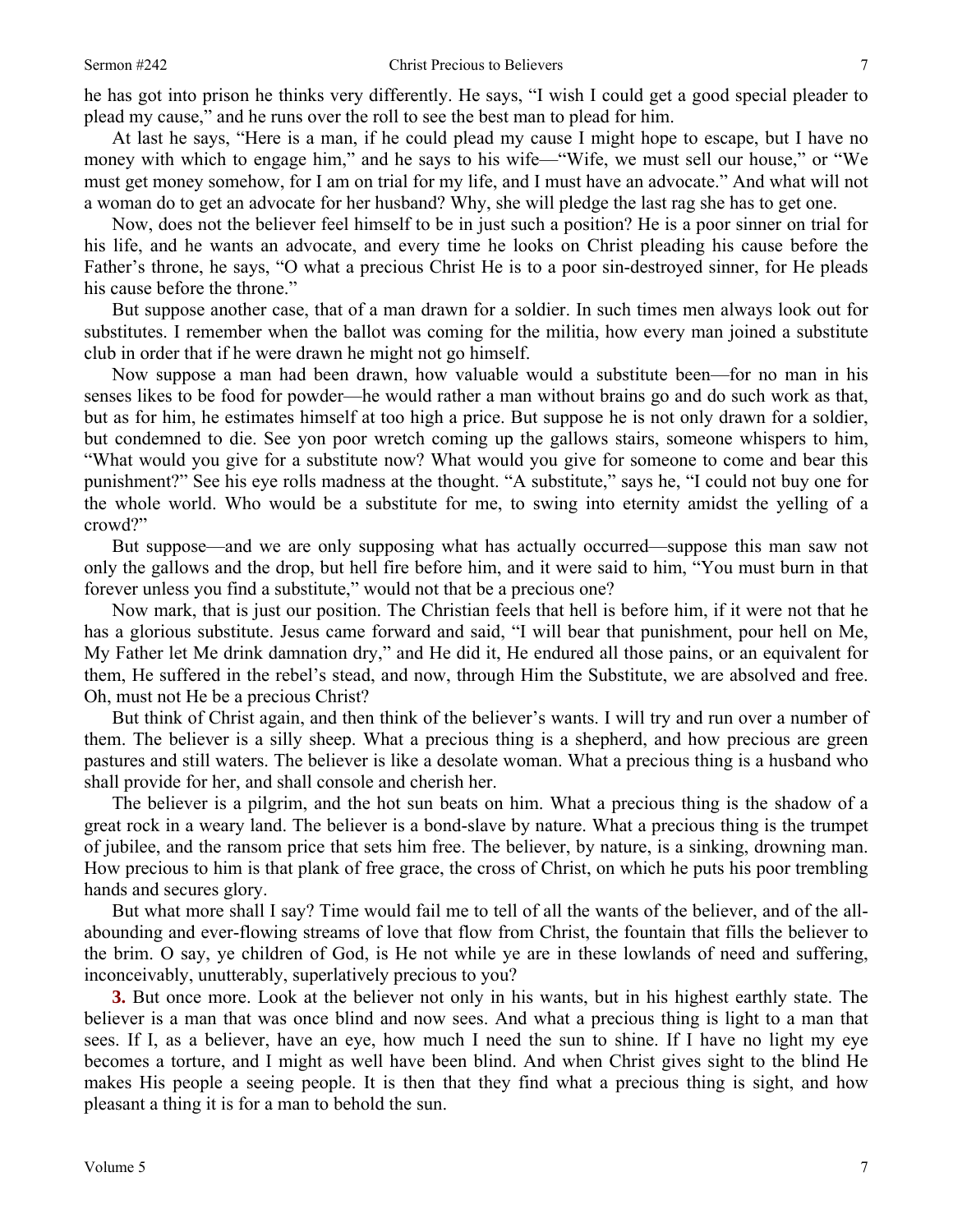The Believer is a man that is quickened. A dead corpse wants no clothing, for it feels no cold. Let a man once be quickened and he finds himself naked, and wants clothing. From the very fact that the Christian is a quickened man, he values the robe of righteousness that is put about him.

Christ touches His people's ears and opens them, but it were better for man to be deaf than to hear forever doleful groans and hissings. But such must he have been, ever hearing it if it were not for Christ playing sweet music to him every day, and pouring streams of melody into his ears through His promises.

Yes, I say the very newborn powers of the Christian would be very channels for misery if it were not for Christ. Even in his highest estate the Christian must feel that Christ is necessary unto him, and then he must conclude that Christ is precious to him.

But believer, how precious is Christ to you in the hour of conviction of sin, when He says, "Thy sins which are many, are all forgiven thee," How precious to you in the hour of sickness, when He comes to you and says, "I will make all thy bed in thy sickness." How precious to you in the day of trial, when He says, "All things work together for thy good," How precious when friends are buried, for He says, "I am the resurrection and the life." How precious in thy grey old age, "even in old age I am with thee, and to hoary hairs will I carry you." How precious in the lone chamber of death, for "I will fear no evil, thou art with me, thy rod and thy staff comfort me,"

But last of all, how precious will Christ be when we see Him as He is. All we know of Christ here is as nothing compared with what we shall know hereafter. Believer, when you see Christ's face now, you only see it through a veil—Christ is so glorious, that like Moses He is compelled to put a veil upon His face, for His poor people, while they are here, are so feeble that they could not behold Him face to face.

And if He be lovely here, when He is marred and spit upon, how lovely must He be when He is adored and worshipped. If He is precious on His cross, how much more precious when He sits on His throne. If I can weep before Him, and love Him, and live to Him, when I see Him as the despised man of Nazareth, oh, how shall my spirit be knit to Him, how shall my heart be absorbed with love to Him, when I see His face and behold His crown of glory, when I mark the harpings of the never ceasing harpers who harp His praise.

Wait awhile, Christian. If He is precious to the believer now, when faith is turned to sight He will be more precious still. Go out of this hall and cry, "O Lord Jesus, I must love Thee, I must serve Thee better, I must live for Thee, I must be ready to die for Thee—for

> *'Thou art precious to my soul, My transport and my trust.'"*

This brings me to conclude—and here I need your solemn and earnest attention while each one for himself shall answer this question—my hearer, is Christ precious to *you?* My young brother, you of the same age as myself, is Jesus precious to you in your youth? Wherewithal shall a young man cleanse his way? only by taking heed thereto according to Christ's word, and by walking in His footsteps.

You men and women of middle age, is Christ precious to you? Remember that this world is but a dream and if you have not something more satisfactory than that, you will die disappointed, even though you succeed beyond your highest wishes.

And you grey headed men, who are going tottering to your graves, whose life is like a candle-snuff, almost expiring; like a lamp whose oil is spent. Is Christ precious to you, you with the bald head, and with the hoary lock, is Jesus precious to your soul?

Remember, on your answer to this question depends your condition. *You* believe, if He is precious to you, but if He is not precious, then you are not believers and you are condemned already because you believe not on the Son of God.

Now, which is it? Oh, I think some of you feel as if you could spring from your seats and say, "Yes, He is precious to me, I cannot deny it."